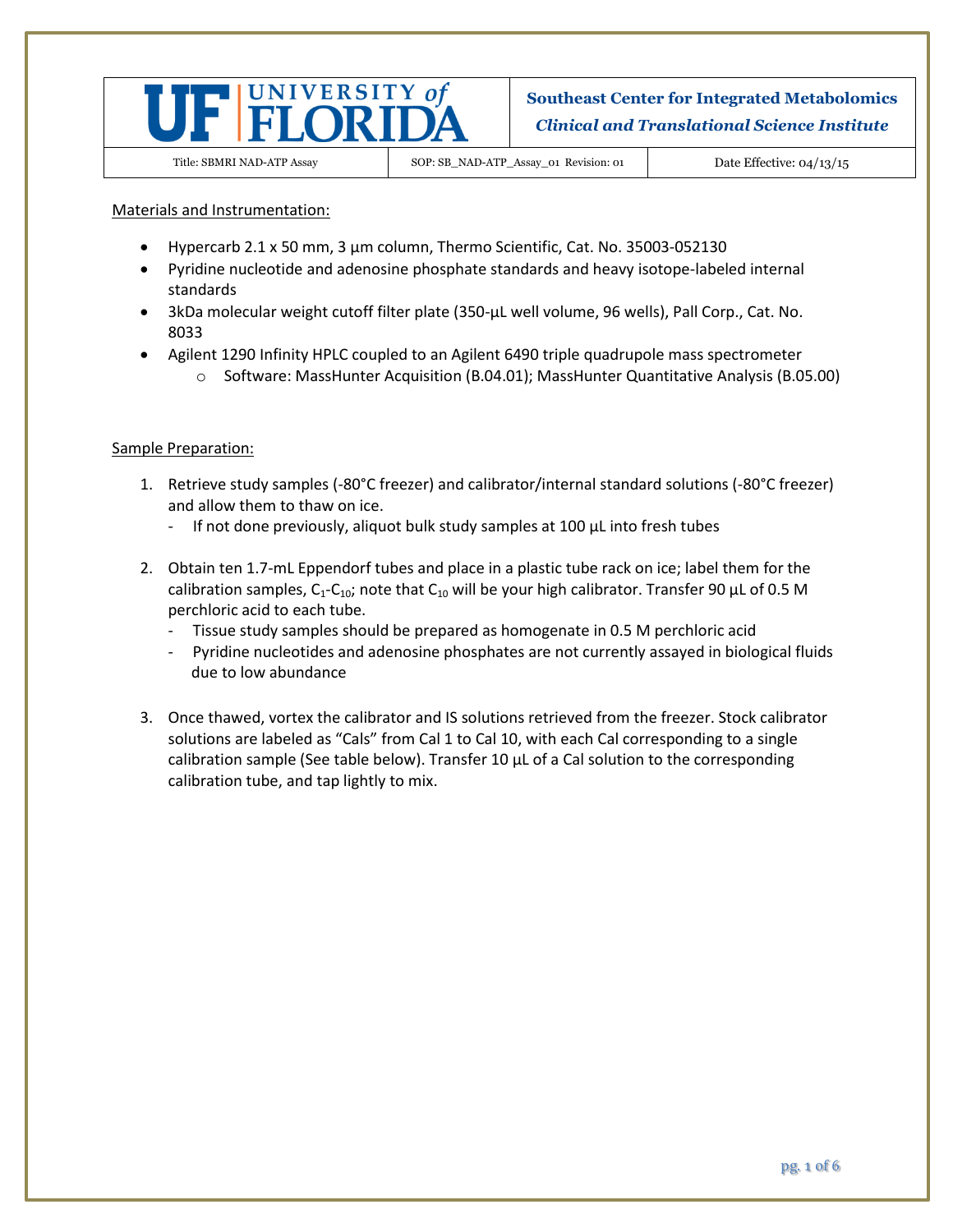

The stock calibrator "Cals" are concentrated combinations of all organic acids in 0.1% formic acid. Once diluted as prescribed below, organic acids are present at the following concentrations:

| Cal            | Volume<br>Spiked into<br><b>Cal Tubes</b><br>(UL) | <b>Calibrator</b> | Conc'n of "A"<br><b>Metabolites</b><br>present<br>(uM) | Conc'n of "B"<br><b>Metabolites</b><br>present (uM) | Conc'n of "C"<br><b>Metabolites</b><br>present (uM) | Conc'n of "C"<br><b>Metabolites</b><br>present (uM) |
|----------------|---------------------------------------------------|-------------------|--------------------------------------------------------|-----------------------------------------------------|-----------------------------------------------------|-----------------------------------------------------|
| 10             | 10                                                | $C_{10}$          | 500                                                    | 200                                                 | 20                                                  | 2                                                   |
| 9              | 10                                                | $C_9$             | 250                                                    | 100                                                 | 10                                                  | 1                                                   |
| 8              | 10                                                | $C_8$             | 125                                                    | 50                                                  | 5                                                   | 0.5                                                 |
| 7              | 10                                                | C <sub>7</sub>    | 62.5                                                   | 25                                                  | 2.5                                                 | 0.25                                                |
| 6              | 10                                                | $C_6$             | 25                                                     | 10                                                  | 1                                                   | 0.1                                                 |
| 5              | 10                                                | C <sub>5</sub>    | 12.5                                                   | 5                                                   | 0.5                                                 | 0.05                                                |
| 4              | 10                                                | $C_4$             | 6.25                                                   | 2.5                                                 | 0.25                                                | 0.025                                               |
| 3              | 10                                                | $C_3$             | 2.5                                                    | 1                                                   | 0.1                                                 | 0.01                                                |
| $\overline{2}$ | 10                                                | C <sub>2</sub>    | 1.25                                                   | 0.5                                                 | 0.05                                                | 0.005                                               |
| 1              | 10                                                | $C_1$             | 0.625                                                  | 0.25                                                | 0.025                                               | 0.0025                                              |

"A" Metabolites: ATP, ADP, AMP

"B" Metabolite: NAD

"C" Metabolite: NADP

"D" Metabolite: NMN

4. All tubes (both calibrator and study sample) should now contain 100 μL. Vortex the thawed internal standard solution (labeled NAD/ATP IS Mix) and transfer 10 μL to all tubes.

The stock Internal Standard Mix (NAD/ATP IS Mix) solution is a concentrated mix of select "heavy" pyridine nucleotides (NMN and NAD) and ATP in 0.1% formic acid. Once diluted as prescribed below, organic acid ISs are present at the following concentrations:

| <b>Solution</b> | Volume Spiked  | Conc'n of     | Conc'n of     | Conc'n of     | Conc'n of     |
|-----------------|----------------|---------------|---------------|---------------|---------------|
|                 | into All Tubes | <b>NAD IS</b> | <b>NMN IS</b> | <b>ATP IS</b> | <b>AMP IS</b> |
|                 | (uL)           | present (uM)  | present (uM)  | present (uM)  | present (uM)  |
| NAD/ATP Mix     | 10             | 0.05          | 0.00025       | 0.25          | 0.25          |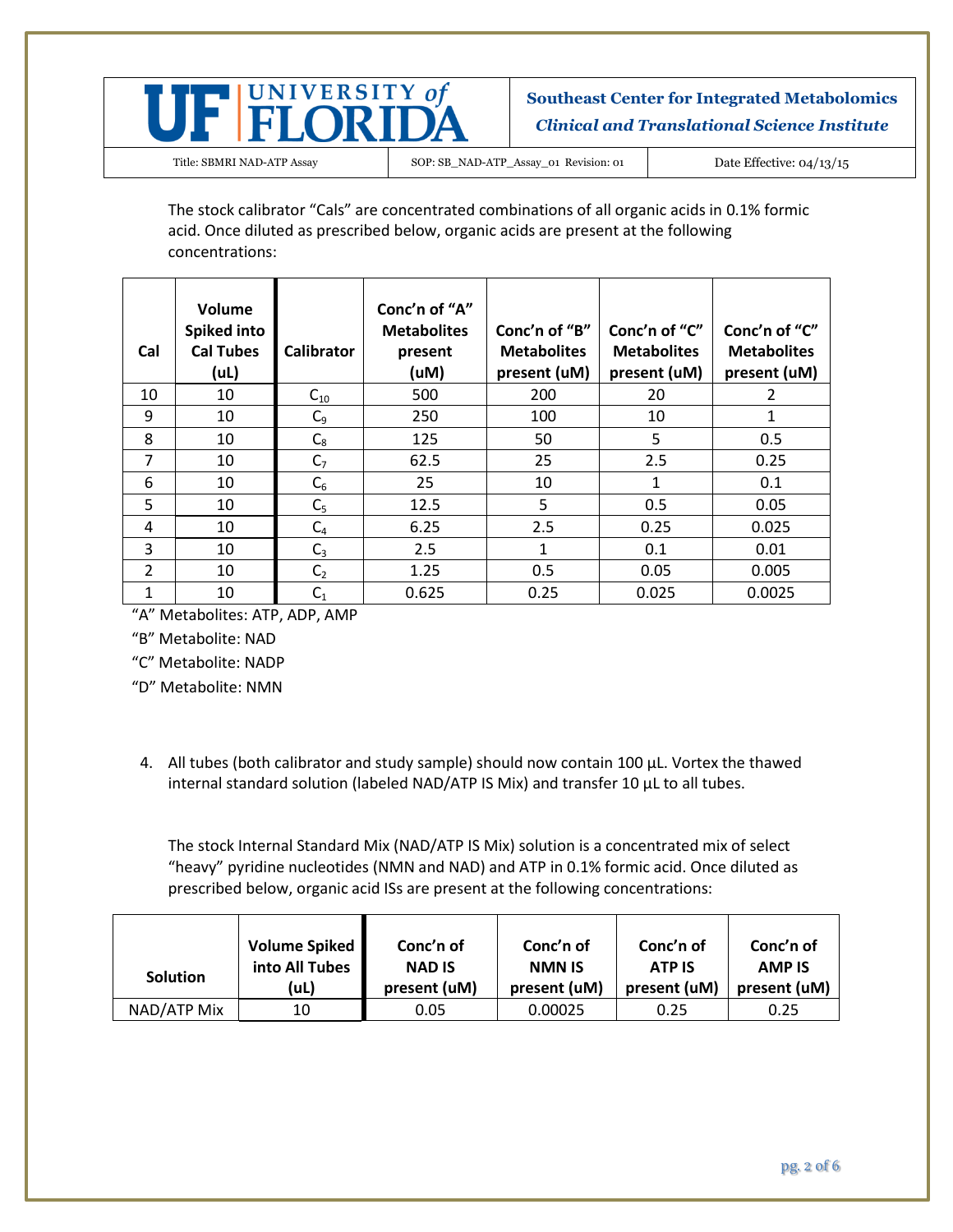

- 5. To all tubes, add 100 μL of 1 M ammonium formate. Close the tubes, vortex, and centrifuge at 18,000 x g/5 min/10°C.
- 6. After centrifugation, transfer the total volume of supernatant liquid (~200 μL) to a 3kDa molecular weight cutoff filter plate according to the following scheme:

|              | 1              | $\mathbf{2}$   | 3              | 4                       | 5              | 6               | 7              | 8                | 9     | 10       | 11 | 12 |
|--------------|----------------|----------------|----------------|-------------------------|----------------|-----------------|----------------|------------------|-------|----------|----|----|
| $\mathsf{A}$ | C <sub>1</sub> | C <sub>2</sub> | C <sub>3</sub> | C <sub>4</sub>          | C <sub>5</sub> | $C_6$           | C <sub>7</sub> | $C_8$            | $C_9$ | $C_{10}$ |    |    |
| B            | 1              | $\overline{2}$ | 3              | $\overline{\mathbf{4}}$ | 5              | $6\phantom{1}6$ | $\overline{7}$ | $\boldsymbol{8}$ | $9\,$ | 10       | 11 | 12 |
| $\mathbf{C}$ | 13             | 14             | 15             | 16                      | 17             | 18              | 19             | 20               | 21    | 22       | 23 | 24 |
| D            | 25             | 26             | 27             | 28                      | 29             | 30              | 31             | 32               | 33    | 34       | 35 | 36 |
| E            | 37             | 38             | 39             | 40                      | 41             | 42              | 43             | 44               | 45    | 46       | 47 | 48 |
| F            | 49             | 50             | 51             | 52                      | 53             | 54              | 55             | 56               | 57    | 58       | 59 | 60 |
| G            | 61             | 62             | 63             | 64                      | 65             | 66              | 67             | 68               | 69    | 70       | 71 | 72 |
| H            | 73             | 74             | 75             | 76                      | 77             | 78              | 79             | 80               | 81    | 82       | 83 | 84 |

\*Note: Calibrators should progress from  $C_1$  (low cal) to  $C_{10}$  (high cal)

7. Fix the molecular weight cutoff filter plate over a 96-well plate (Corning 1-mL) and filter the extract at 1500 x g at 10°C for at least 30 minutes, or until the volume of filtrate is suitable for LC/MS/MS analysis.

## Calibrator Preparation:

Below is a list of pyridine nucleotide and adenosine phosphate standards used for the construction of the calibration curve, as well as the initial stock concentrations prepared:

| <b>Metabolite</b> | Carrier | Cat. No. | Stock Conc'n (mM) | <b>Diluent</b>   |
|-------------------|---------|----------|-------------------|------------------|
| <b>NMN</b>        | Sigma   | N3501    | 0.125             | 0.1% formic acid |
| <b>NAD</b>        | Sigma   | N1636    | 12.5              | 0.1% formic acid |
| <b>NADP</b>       | Sigma   | N0505    | 1.25              | 0.1% formic acid |
| AMP               | Sigma   | 09130    | 50                | 0.1% formic acid |
| <b>ADP</b>        | Sigma   | A2754    | 50                | 0.1% formic acid |
| <b>ATP</b>        | Sigma   | A2383    | 50                | 0.1% formic acid |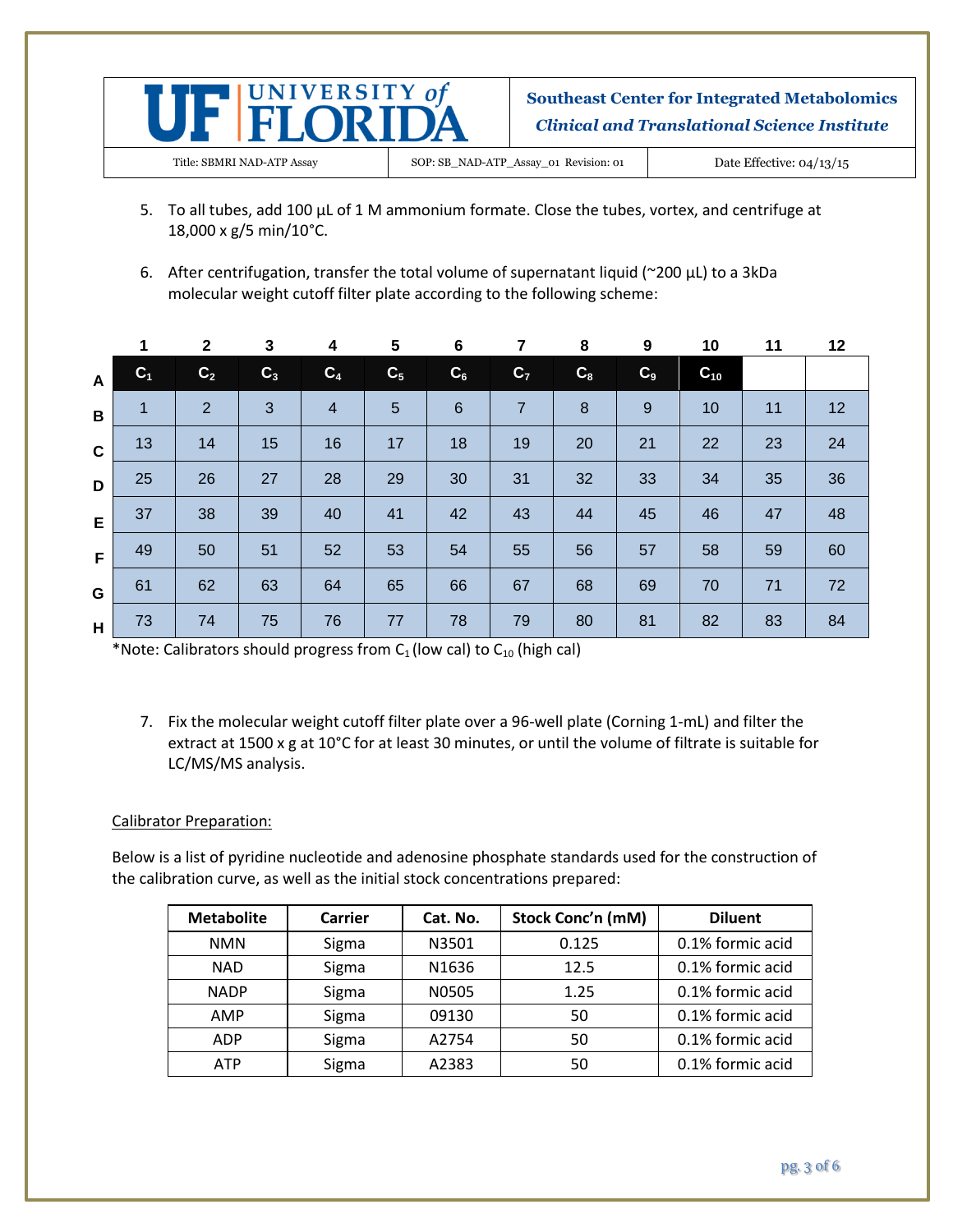

Individual stock solutions are then combined to prepare the highest calibrator standard stock solution. The millimolar concentration of each amino acid in the combined mixture is given below:

| <b>Organic Acid</b> | <b>Initial Individual Stock Conc'n</b><br>(mM) | Final Combined Stock Conc'n*<br>(mM) |
|---------------------|------------------------------------------------|--------------------------------------|
| <b>NMN</b>          | 0.125                                          | 0.02                                 |
| <b>NAD</b>          | 12.5                                           |                                      |
| <b>NADP</b>         | 1.25                                           | 0.2                                  |
| AMP                 | 50                                             |                                      |
| <b>ADP</b>          | 50                                             |                                      |
| <b>ATP</b>          | 50                                             |                                      |

\*Combined stock prepared in 0.1% formic acid

This is the stock solution for the highest calibrator,  $C_{10}$ . Serial dilution of  $C_{10}$  yields the stock solutions for all ten calibrator samples,  $C_1-C_{10}$ . For simplicity, the table below only shows the serial dilution scheme in terms of NAD's concentration:

| <b>Calibrator Stock Sol'n</b> | Conc'n of NAD in Solution*<br>(mM) |
|-------------------------------|------------------------------------|
| $C_{10}$                      | 2                                  |
| $C_9$                         | 1                                  |
| $C_8$                         | 0.5                                |
| C <sub>7</sub>                | 0.25                               |
| $C_6$                         | 0.1                                |
| $C_5$                         | 0.05                               |
| $C_4$                         | 0.025                              |
| $C_3$                         | 0.01                               |
| C <sub>2</sub>                | 0.005                              |
| $\mathsf{C}_1$                | 0.0025                             |

\*All dilutions made in 0.1% formic acid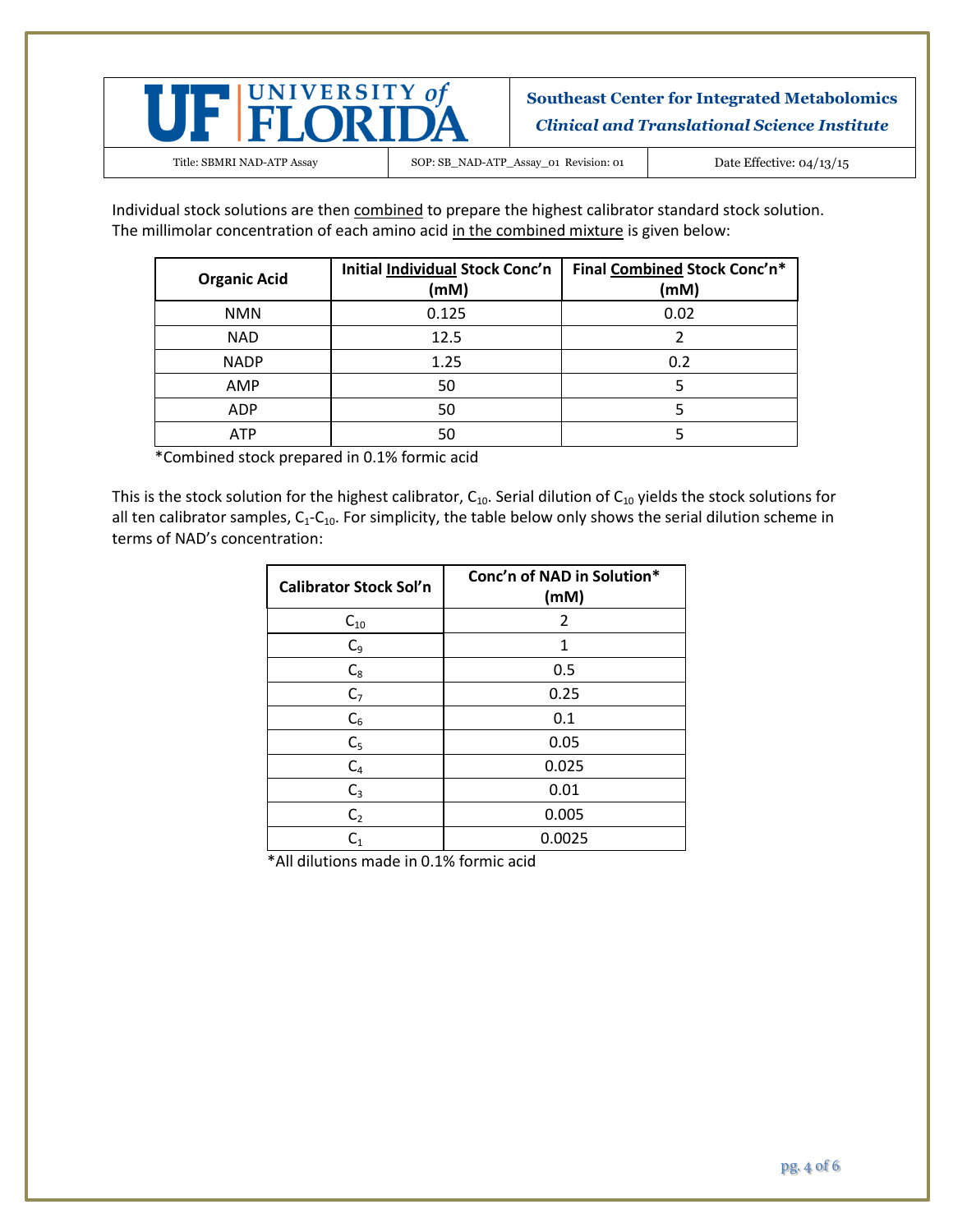

Based on the protocol above, the calibrator curve ultimately generated during prep will have the following range. Note that there are four "groups" of metabolites, each with its own range in the curve:

| Calibrator            | Conc'n of "A"<br><b>Metabolites present</b><br>(uM) | Conc'n of "B"<br><b>Metabolites present</b><br>(uM) | Conc'n of "C"<br><b>Metabolites present</b><br>(uM) | Conc'n of "C"<br><b>Metabolites present</b><br>(uM) |
|-----------------------|-----------------------------------------------------|-----------------------------------------------------|-----------------------------------------------------|-----------------------------------------------------|
| $C_{10}$ <sup>*</sup> | 500                                                 | 200                                                 | 20                                                  | 2                                                   |
| $C_9$                 | 250                                                 | 100                                                 | 10                                                  |                                                     |
| $C_8$                 | 125                                                 | 50                                                  | 5                                                   | 0.5                                                 |
| C <sub>7</sub>        | 62.5                                                | 25                                                  | 2.5                                                 | 0.25                                                |
| $C_6$                 | 25                                                  | 10                                                  |                                                     | 0.1                                                 |
| C <sub>5</sub>        | 12.5                                                | 5                                                   | 0.5                                                 | 0.05                                                |
| $C_4$                 | 6.25                                                | 2.5                                                 | 0.25                                                | 0.025                                               |
| $C_3$                 | 2.5                                                 |                                                     | 0.1                                                 | 0.01                                                |
| C <sub>2</sub>        | 1.25                                                | 0.5                                                 | 0.05                                                | 0.005                                               |
| $\mathsf{C}_1$        | 0.625                                               | 0.25                                                | 0.025                                               | 0.0025                                              |

"A" Metabolites: ATP, ADP, AMP

"B" Metabolites: NAD

"C" Metabolites: NADP

"D" Metabolites: NMN

\*All dilutions made in 0.1% formic acid

Below is a list of heavy-isotope-labeled amino acid internal standards used for the construction of the calibration curve, as well as the initial stock concentrations prepared:

| Metabolite-<br>Int. Std. | <b>Carrier</b>        | Cat. No. | Stock Conc'n (mM) | <b>Diluent</b>   |
|--------------------------|-----------------------|----------|-------------------|------------------|
| <b>ATP</b>               | Sigma                 | 710695   | 100               | 0.1% formic acid |
| AMP                      | Sigma                 | 650676   | 10                | 0.1% formic acid |
| <b>NAD</b>               | Synthesized In-House* |          | 50                | 0.1% formic acid |
| <b>NMN</b>               | Synthesized In-House* |          | 50                | 0.1% formic acid |

\*NAD and NMN internal standards  $(^{18}O_2$ -labeled) were synthesized in-house by the SBMRI Medicinal Chemistry Core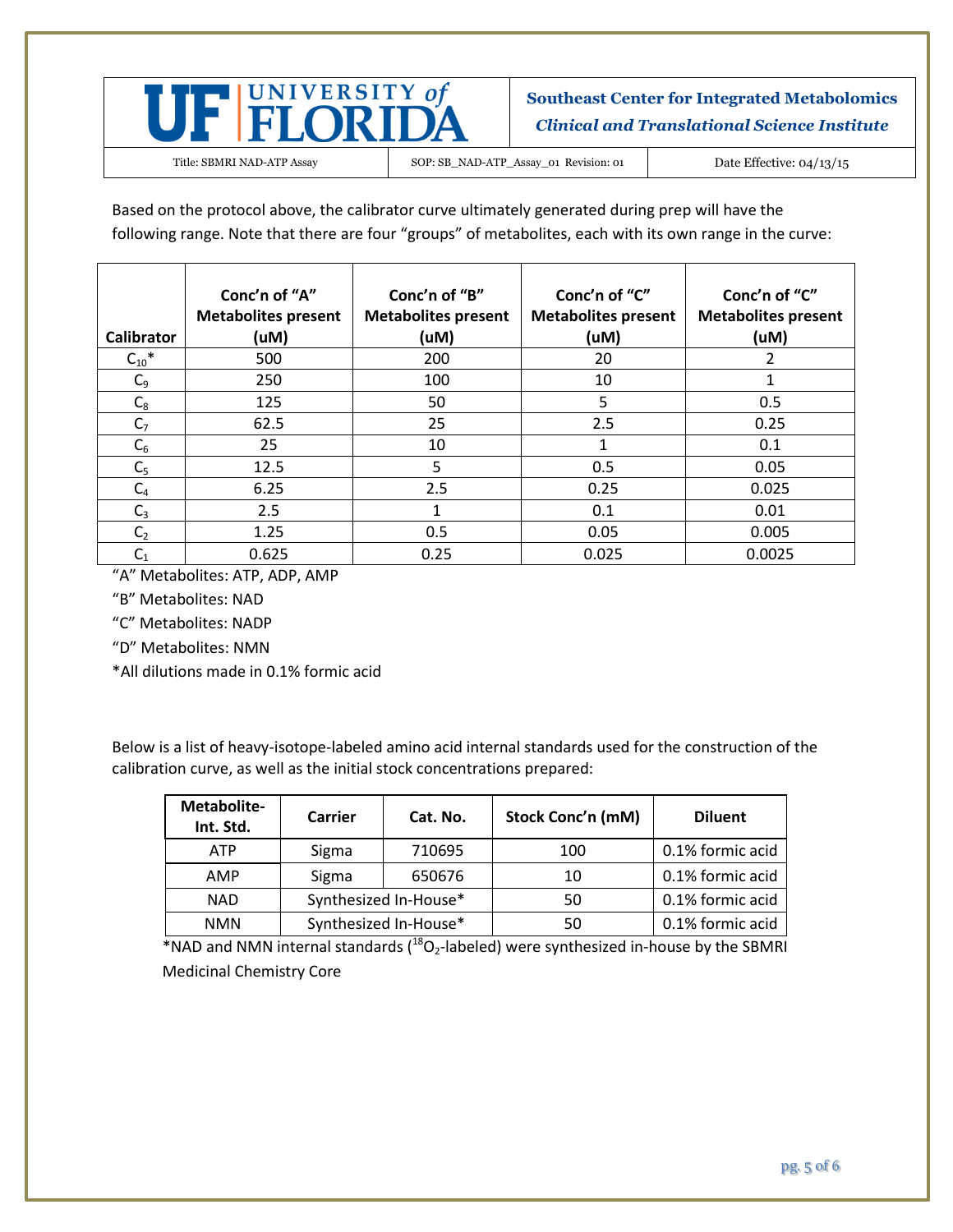

Title: SBMRI NAD-ATP Assay SOP: SB\_NAD-ATP\_Assay\_01 Revision: 01 Date Effective: 04/13/15

Below is a list of heavy-isotope-labeled amino acid internal standards used for the construction of the calibration curve, as well as the initial stock concentrations prepared:

| Metabolite-<br>Int. Std. | <b>Initial Individual</b><br>Stock Conc'n (mM) | <b>Final Combined</b><br>Stock Conc'n (mM) |
|--------------------------|------------------------------------------------|--------------------------------------------|
| <b>ATP</b>               | 100                                            | 2.5                                        |
| AMP                      | 10                                             | 2.5                                        |
| NAD                      |                                                | 0.5                                        |
| NMN                      |                                                | 0.0025                                     |

Our limits of quantitation are set by the high and low points of our calibrator curves.

### Assay Conditions:

- Autosampler
	- o Temperature: 10°C
	- o Injection Volume: 1 μL
	- o Needle Wash Solution: 80/20 Methanol/Water
- Column
	- o Temperature: 30°C
	- o Maximum Pressure: 900 bar
- Binary Pump
	- o Flow Rate: 0.65 mL/min
	- o Solvent A: 10 mM ammonium acetate, pH 9.5
	- o Solvent B: Acetonitrile
	- o Gradient Conditions:

| Segment     | Time (min) | % B  | Flow Rate (mL/min) |
|-------------|------------|------|--------------------|
| $0$ (Start) | 0.00       | 5.0  | 0.65               |
|             | 1.00       | 9.0  | 0.65               |
| 2           | 2.00       | 60.0 | 0.65               |
| 3           | 2.10       | 95.0 | 0.80               |
|             | 2.70       | 95.0 | 0.80               |
| 5           | 2.80       | 5.0  | 0.70               |
| 6           | 3.90       | 5.0  | 0.70               |
|             | 4.00       | 5.0  | 0.65               |

- Mass Spectrometer
	- o Gas Temperature: 300˚ C
	- o Gas Flow: 15 L/min.
	- o Nebulizer: 45 psi
	- o Sheath Gas Temperature: 325˚ C